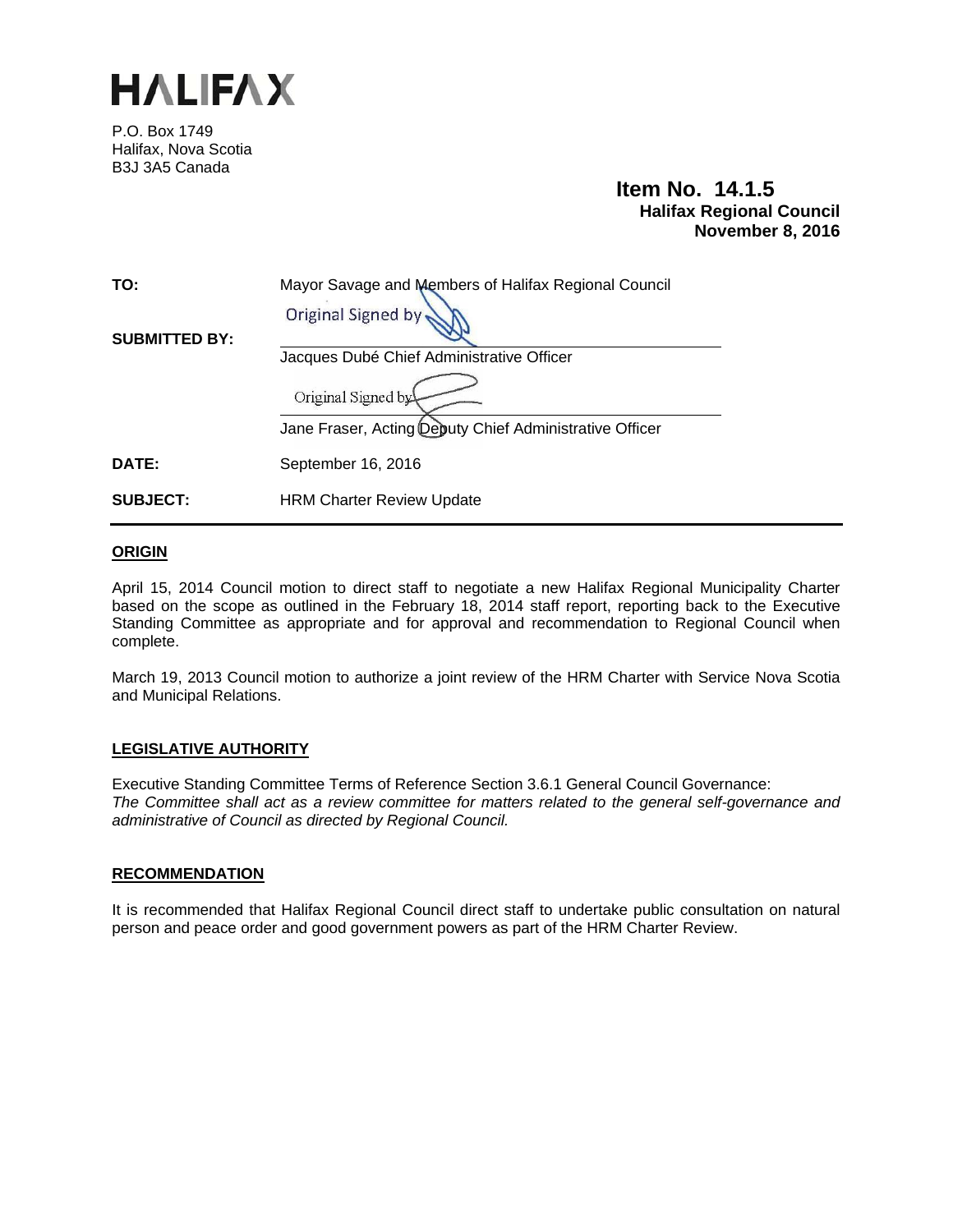### **BACKGROUND**

The HRM Charter was passed in 2008 by the Province of Nova Scotia as the governing legislation for Halifax Regional Municipality. The Charter was adopted in recognition of HRM's unique status. As is the case today, in 2007 HRM was experiencing population growth and sustained commercial and residential development. This continued growth created the need for innovative policy design, regulatory flexibility and the ability to secure legislative amendments within a reasonable amount of time to manage local challenges effectively. While the preamble to the Charter contains references to HRM's significance to Nova Scotia's economy, the legislation itself does not contain substantial differences from the MGA. The differences in the current version of the Charter are summarized as follows:

#### Additional Powers

- HRMbyDesign planning powers for downtown core
- Increased notification distance to grant variances
- Power to build Oval on the Halifax Common
- Increase in monetary amount for which Ministerial approval needed (\$l00K to \$500K)
- Create Community Councils and delegate powers
- Provide supplementary funding to school boards
- Site plan approval for external appearance of structures (limited to Regional Centre)
- Ability to enter into taxation agreements with Halifax International Airport Authority and eligible industrial properties
- Expanded services for which infrastructure charges may be collected
- Ability to adopt compensation disclosure policies for the Municipality and its agencies, boards and commissions
- Power to adopt election campaign finance regulations

#### Additional Restrictions

- Requirement to appoint Auditor General
- Requirement to protect Dartmouth Commons
- Must conduct a 10-year review of HRMbyDesign
- Bonus zoning limited to Regional Centre area
- Bonusing agreements must include an affordable housing component in Centre Plan area (although not in the downtown area governed by HRMbyDesign)

In 2013 Council approved a review of the HRM Charter, to be undertaken by staff from HRM and NS Municipal Affairs. The objective of the review was to support HRM's autonomy through increased legislative and financial powers. A renewed HRM Charter would be similar to other stand-alone municipal charters across Canada and reduce the number of requests for legislative amendments HRM must make. Following a review of Canadian municipal legislation, the scope of the HRM Charter Review was approved by Council in 2014. Guiding principles for the new HRM Charter are to:

- Recognize the maturity of HRM
- Be strategically focused
- Be permissive in nature
- Provide increased legislative autonomy
- Provide increased financial autonomy

The intent of a new Charter is to move HRM towards a more permissive statutory regime that would broadly empower HRM to act on behalf of the interests of residents, subject only to such limits as are necessary. The scope of work approved by Council in 2014 includes natural person powers, broader and more permissive bylaw powers, ability to determine some governance structures, greater flexibility in taxation powers, research on partnering with the non-profit and private sectors, and ability to establish tax agreements.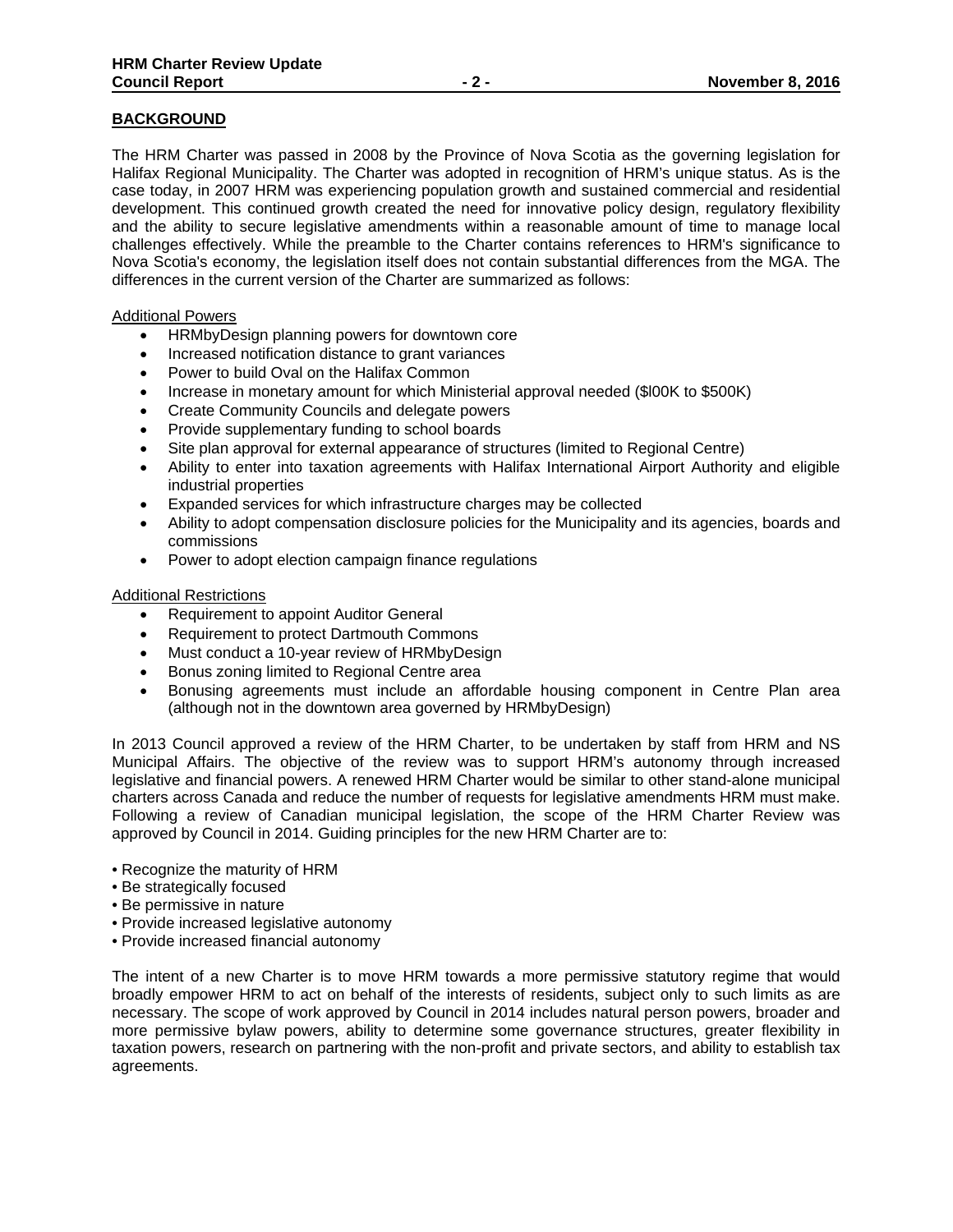#### **DISCUSSION**

Research and staff level discussions with Municipal Affairs have been ongoing since 2014, though resourcing issues at both ends have increased the timelines beyond original expectations. Some issues outlined in the scope above, such as commercial tax assessment and tax agreements, have moved forward through stand-alone legislative amendments. There are a number of planning-related reports coming forward with potential amendments connected to the Centre Plan, which staff hope to address in the HRM Charter Review. These include enabling inclusionary zoning, expanding bonus zoning and site plan approval for the external appearance of structures across the region, and regulating development to protect neighbourhood character and heritage properties. There has been a significant level of public consultation on these issues through Planning & Development's work on the Centre Plan. Some minor housekeeping amendments to the Charter are also anticipated in an upcoming sitting of the Legislature. These housekeeping amendments do not change any powers under the Charter, but rather add clarity by consolidating sections (eg, all definitions in one place, all committee and community council information together), or update language to reflect current HRM practices (eg, replacing "policy" with "Administrative Order"; changing Treasurer to Chief Financial Officer).

The most significant change being sought to the HRM Charter is the move to natural person powers (NPPs). NPPs are not amendments to existing legislation, but represent an entirely different approach to drafting the legislation itself. NPPs would have a significant impact on what is included in the Charter and how it is drafted. NPPs are not a new concept for municipal legislation, as seven other provinces have enabled them for municipalities, and, in Alberta's case, even school boards. However this is the first time NPPs have been considered in a Nova Scotia context. A brief explanation of NPPs is below:

- Legislative Approach: NPPs take a permissive approach that treats municipalities more like private individuals and corporations than subordinate government bodies. They enable municipalities to exercise a wide range of financial and business permissive powers rather than setting out explicit lists of specific powers. NPPs allow municipal governments to expend funds and borrow in the manner Council considers appropriate unless such expenditure or borrowing is expressly prohibited by legislation. This is the opposite of the current approach of fitting the expenditure within a "laundry list" of permissible expenditures and a legislated limitation on borrowing mainly by debenture.
- Abilities: Natural person powers give municipalities the ability to do anything an individual has the right to do. Therefore their applicability does not relate to taxation or legislative authority, as individuals cannot impose taxes or make laws that regulate the public. Those types of powers would continue to be set out specifically in the HRM Charter. However an individual can lease or sell property, give grants and loans, create non-profit organizations, enter into mortgages, etc. Examples include increased borrowing capabilities such as lines of credit and mortgages; the power to purchase, own and use property for purposes other than municipal purposes; enter into contracts and leases for purposes other than municipal purposes; purchase shares in companies; and provide increased flexibility to make grants.
- Restrictions: It is important to note that NPPs are usually accompanied by restrictions. Common themes include direct financial support to the private sector and limits around borrowing powers.

NPPs would provide a wholesale change to HRM's ability to act autonomously to provide for municipal needs and forestall the need to develop specific legislation on individual issues. Therefore it is necessary to determine whether the Charter will take an NPP approach before further significant work is done. Discussions with Municipal Affairs indicate a willingness to consider an NPP approach but more information has been requested on (a) tools of interest to Council that would be enabled through NPPs; (b) potential restrictions; and (c) public input. HRM staff are recommending that Council gather information on both potential tools and restrictions via public consultation through online submissions via www.halifax.ca. HRM staff has developed a background piece to help inform the public discussion. It is attached as Appendix 1: Natural Person Powers Policy Rationale. HRM staff propose that this consultation take place throughout December and January, with a recommendation report on tools and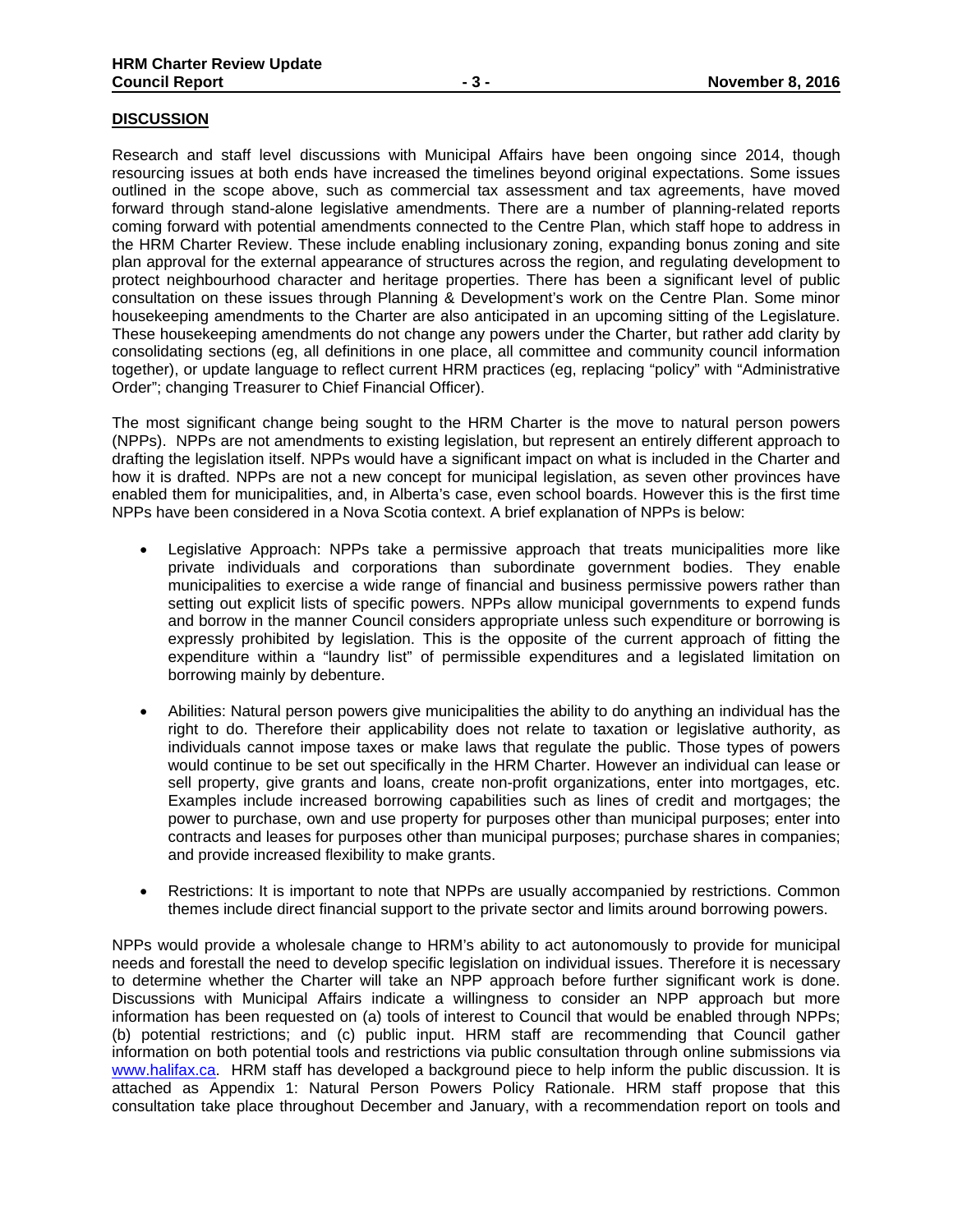restrictions to come back to Council in as soon as possible afterwards for consideration.

As noted above, NPPs do not address taxation powers, taxation being a government power and not an ability given to corporations or individuals. Currently Council has only the ability to set commercial and residential tax rates for urban, suburban and rural areas. HRM would like greater flexibility to set different rates based on other criteria, so it could address current and future policy issues in a more effective way. In November 2015, Council passed a motion requesting amendments to the HRM Charter that would provide Council with greater legislative authority in setting taxes and charges respecting general tax rates and area rates for both residential and commercial properties. Specifically, Council requested:

- a) The authority for Council to determine and set rates and charges that are different for:
	- i. Different areas of the Municipality
	- ii. Different categories and size of businesses, and
	- iii. Different classes of building and size of structures, and
- b) The authority for Council to determine and set:
	- i. A rate or charge for frontage on a street
	- ii. A uniform charge or amount of tax that is payable per property or per dwelling unit
	- iii. A maximum and minimum charge or amount of tax that is payable, and
	- iv. A surtax or graduated rates.

Changes to commercial tax assessment introduced as Bill 177 in the Spring 2016 session of the Legislature was somewhat related to one of these requests; however the approach remains very prescriptive. HRM is seeking more flexibility through the increased range and authority of taxation powers listed above. This could be achieved through a grant of more general powers, instead of the prescriptive approach currently in place under section 79 of the Charter, to mirror the NPP approach outlined above. It is important to note that legislative changes are not for the purpose of increasing the tax burden on residents but, rather, to give HRM the ability to use different taxation tools in different scenarios to support public policy objectives such as planning and economic development. Legislation that is too detailed or specific could restrict the potential effectiveness of municipal tax policy.

Currently, the HRM Charter sets out the purpose of the legislation, such as:

- giving broad authority to the Council, including broad authority to pass by-laws, and respect its right to govern the Municipality in whatever ways the Council considers appropriate within the jurisdiction given to it; and
- enhancing the ability of the Council to respond to present and future issues in the Municipality.

Peace, order and good government ("POGG") would change the way these provisions operate. Rather than being a statement of the purpose for the Charter, POGG would require that all the powers of the Charter be read broadly. For example, courts have traditionally read taxation powers strictly against the Municipality. POGG would require taxation powers be read broadly which will assist in interpreting the new taxation powers Council has requested from the Province.

### **FINANCIAL IMPLICATIONS**

There are no financial implications arising from this report. Staff will return to Council with recommendations related to NPPs and potential restrictions after consultation is complete, and outline any related financial implications. Should the Province make amendments to taxation, staff will return to Council to seek its priorities and assess any financial implications.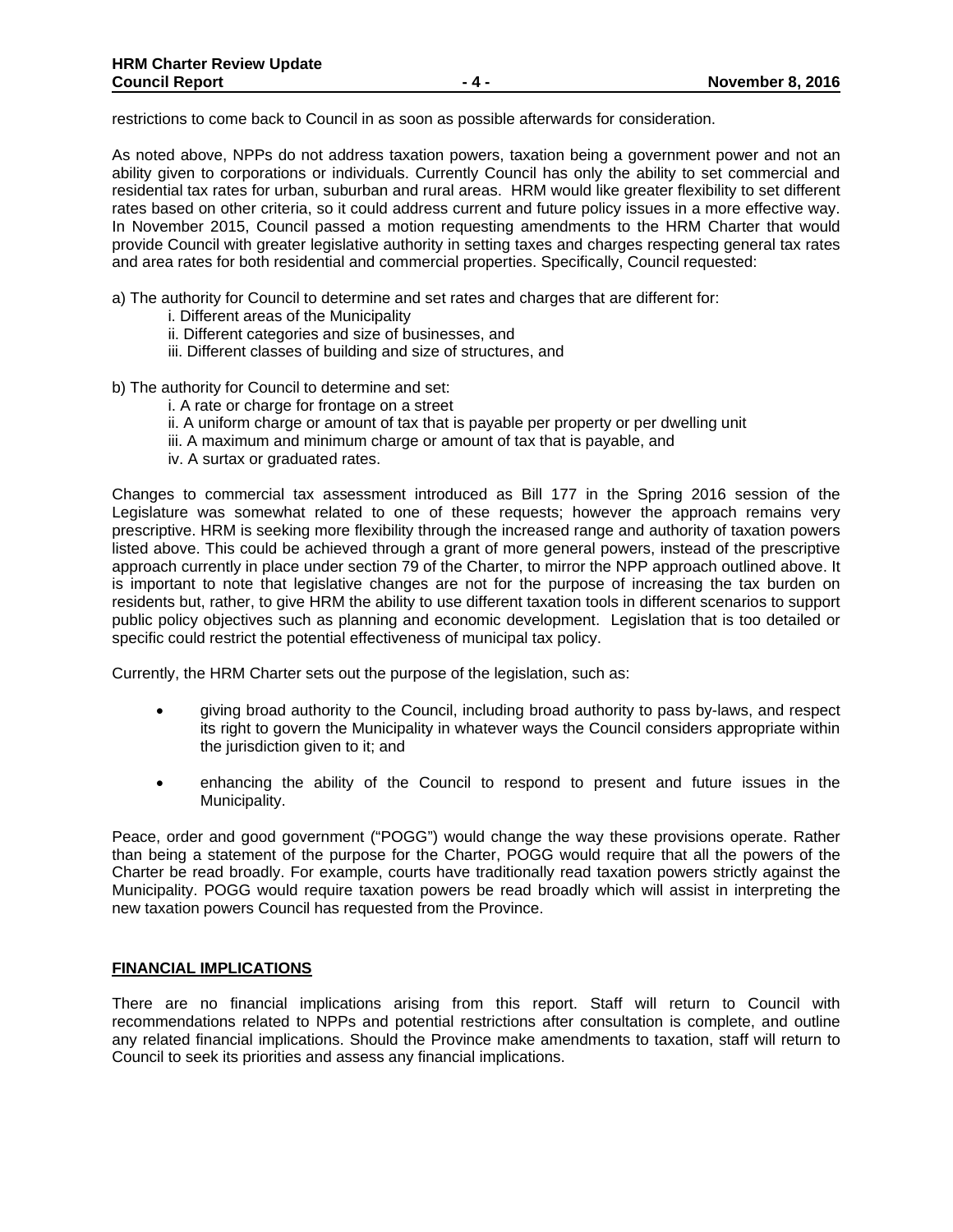#### **RISK CONSIDERATION**

There is a low risk associated with the recommendation in this report to conduct public consultation. Soliciting public feedback on issues is a regular activity HRM undertakes without significant risk. Risks associated with potential powers and restrictions stemming from NPPs and POGG will be evaluated in a follow up report.

#### **COMMUNITY ENGAGEMENT**

Public consultation on NPPs and POGG is proposed as the report recommendation.

Extensive engagement on taxation changes, including face-to-face meetings, was carried out in 2015 with a variety of Business Associations, Chambers of Commerce and organizations working with businesses in the Halifax region. A survey of 275 Halifax business owners and managers was also conducted on issues affecting small & independent business, and in-depth interviews were conducted with 10 small business owners to better understand the issues affecting them.

#### **ENVIRONMENTAL IMPLICATIONS**

N/A

#### **ALTERNATIVES**

Council could choose not to proceed with public consultation on NPPs and POGG. This is not recommended as input from HRM residents an important part of the Charter Review, and the Provincial government is likely to place greater weight on HRM's requested changes if they are supported by public input.

#### **ATTACHMENTS**

Appendix 1: Natural Person Powers and Peace, Order and Good Government Power Policy Rationale

|                     | appropriate meeting date, or by contacting the Office of the Municipal Clerk at 902.490.4210, or Fax 902.490.4208                                                        |
|---------------------|--------------------------------------------------------------------------------------------------------------------------------------------------------------------------|
| Report Prepared by: | Anne Totten, Intergovernmental Affairs Advisor, 902-490-5623                                                                                                             |
| Report Approved by: |                                                                                                                                                                          |
| Report Approved by: | Maggie Macdonald, Managing Director, Government Relations & External Affairs<br>902-490-1742<br>John Traves, Q.C., Director, Legal, Insurance & Risk Management Services |
|                     | 902-490-4219                                                                                                                                                             |

A copy of this report can be obtained online at http://www.halifax.ca/council/agendasc/cagenda.php then choose the appropriate meeting date, or by contacting the Office of the Municipal Clerk at 902.490.4210, or Fax 902.490.4208.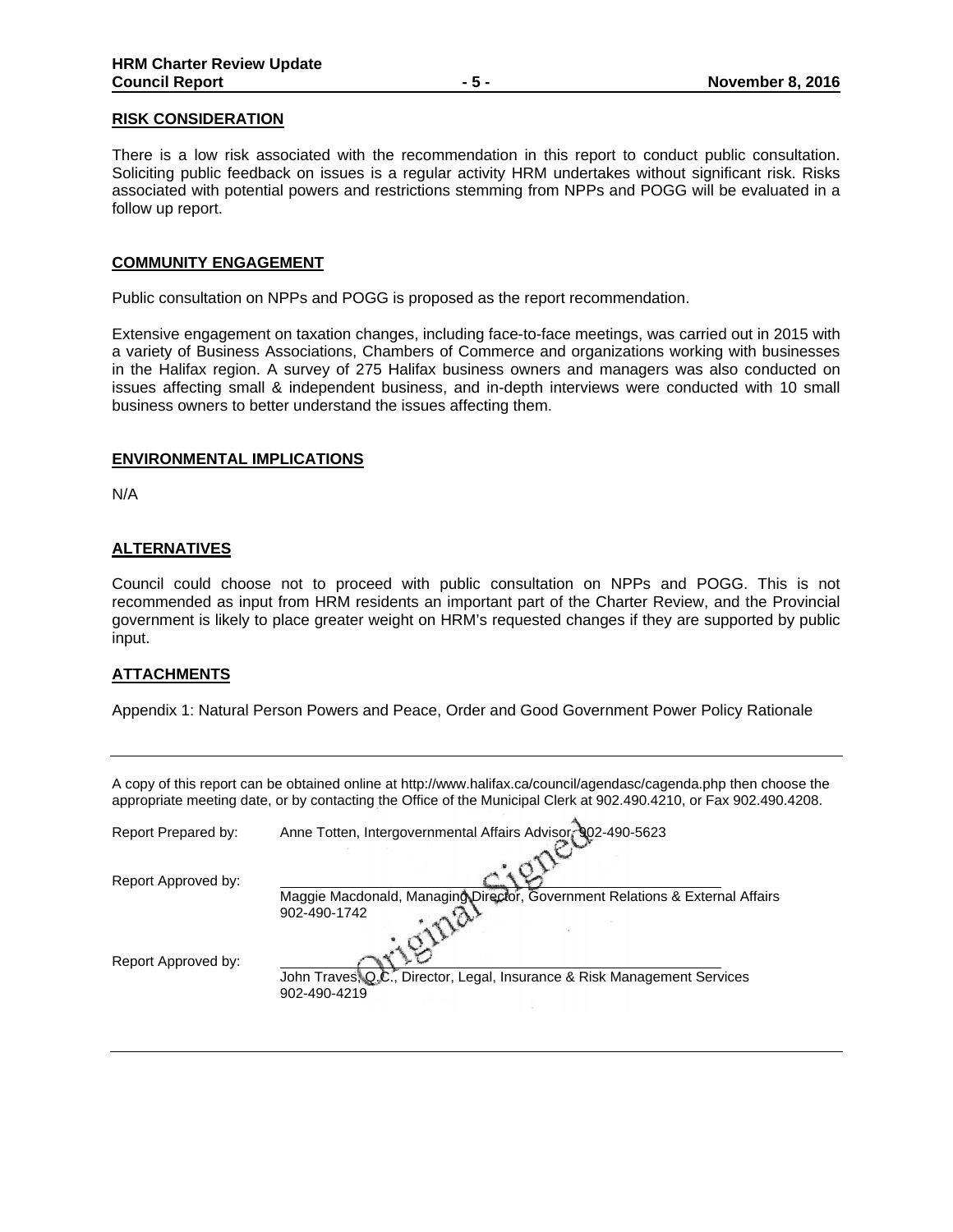### **HRM Charter Review**

### **Policy Rationale**

### **ISSUE**

Natural Person Powers (NPPs) and Peace, Order and Good Government Power (POGG)

### **INTRODUCTION**

NPPs and POGG are a trend in municipal legislation that supports increased local self-government (the liberty of local governing body to act autonomously to provide for local needs). NPPs enable municipalities to exercise a wide range of permissive powers rather than setting out explicit lists of specific powers. This legislative approach treats municipalities more like corporations or individuals than subordinate government bodies. NPPs allow municipal governments to do anything that is not expressly prohibited, as opposed to a "laundry list" of permissible actions. POGG clarifies that the powers granted to the Municipality are granted in general terms and are to be read as giving broad authority to the Municipality to govern the Municipality in whatever way the Municipality considers appropriate within the jurisdiction given to it and to enhance the ability of the Municipality to respond to present and future issues.

NPPs extend the approach taken in the current HRM Charter which states that broad powers are not limited by specific powers. This clarification of powers in 2008 confirmed that HRM is allowed to act in areas that are not specifically outlined in legislation. NPPs and POGG are a logical continuation of these authorities. NPPS would grant HRM greater ability to raise revenue, provide services. POGG expands the existing purposes of the HRM Charter by requiring a broad reading to be given to the powers granted to the Municipality.

POGG sets out how the language is read and, accordingly, it does not provide an additionally authority. Rather, it requires the powers already granted to be interpreted liberally as opposed to strictly. In contrast, natural person powers give municipalities greater authority by providing it with the ability to do anything an individual has the right to do. Therefore their applicability does not relate to taxation or legislative authority, as individuals cannot impose taxes or make laws and regulations. Those types of powers would continue to be set out specifically in the HRM Charter. However an individual can lease or sell property, give grants and loans, create non-profit organizations, enter into mortgages, etc. Natural person powers would allow municipalities to access these types of fiscal tools. Generally, NPPs "include the powers to purchase; own and use property; sue and be sued; enter into contracts; indemnify; incorporate subsidiaries; purchase shares in companies for municipal purposes; create not-for-profit organizations; make grants; enter into public private partnerships; or otherwise act in the nature of a corporate body with full and natural person powers" (Lidstone D., *The Model Municipal Charter*, 2005).

NPPs allow municipalities to carry out duties within general spheres of jurisdiction without the need for detailed delegation found in section 79 of the current HRM Charter. Natural person powers address daily operational matters such as entering into contracts, acquiring property, and hiring staff. They increase revenue-generating opportunities by allowing a municipality to do what any corporation could do as a legal entity to generate revenue. It is important to note that NPPs can be, and usually are,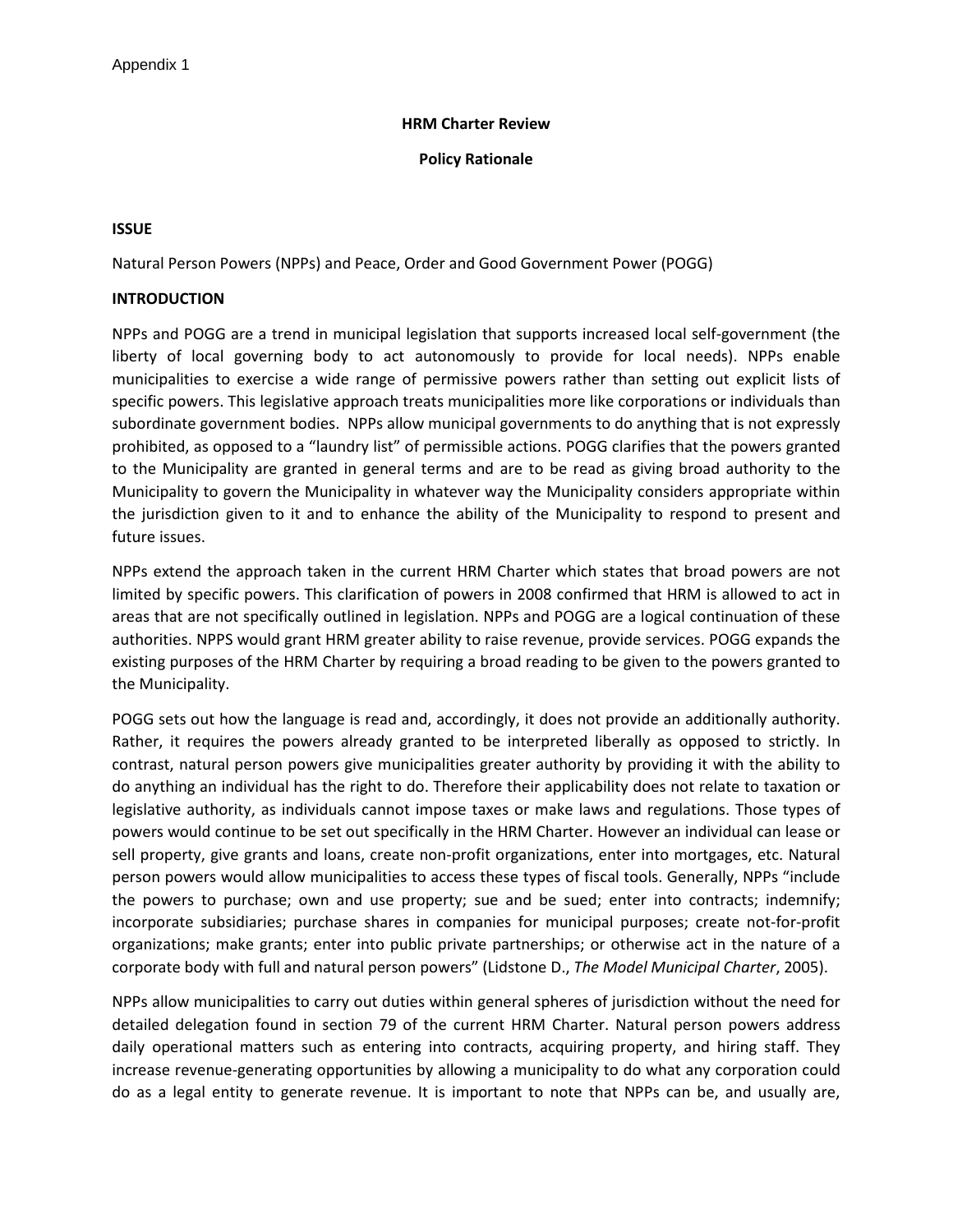accompanied by restrictions, and are drafted to ensure municipal actions do not interfere with provincial interest (see below for more details).

### **JURISDICTIONAL SCAN**

A number of Canadian municipalities have natural person powers. Saint John, NB, has NPPs by virtue of being incorporated by a royal charter in 1785. Over the past 20 to 30 years many provinces have moved to grant their municipalities NPPs, in recognition of their status as an independent order of government with increasing responsibility and their related need for revenue-raising flexibility. Legislation enabling natural person powers for municipalities exists in the following Canadian jurisdictions:

- British Columbia
- Alberta
- Saskatchewan
- Winnipeg, MB
- Ontario (including the City of Toronto Charter)
- Quebec
- Saint John, NB
- Yukon

In Alberta, the provincial government recently granted its school boards natural person powers as a way to give them greater flexibility and creativity to conduct their business. The government's rationale states "NPPs are fundamental to increased local autonomy, community engagement, self-government, and responsiveness to student needs. It encourages school boards to be more innovative, particularly in terms of establishing collaborative partnerships with municipalities, business and industry, not-forprofits, and post-secondary institutions" (Alberta School Board Association, 2015).

A number of Canadian municipalities have peace, order and good government powers, including:

- British Columbia
- Alberta
- Winnipeg
- Ontario (including the City of Toronto Charter)
- Quebec

### **RATIONALE**

Under traditional "laundry list" legislation, municipal governments are unable to respond to situations which had not been contemplated when the empowering legislation was drafted (McNaughtan, 1995). POGG clarifies that the powers of the Charter are to be read broadly. This includes the taxation powers which courts have traditionally read strictly against the municipality. This will assist in interpreting the new taxation powers Council has requested from the Province.

NPPs provide cities with more flexibility to develop policies and raise capital that allows them to meet increasing demand for varied services and relieve pressure from the property tax base. This is particularly needed in larger cities which are taking on new responsibilities as economic and population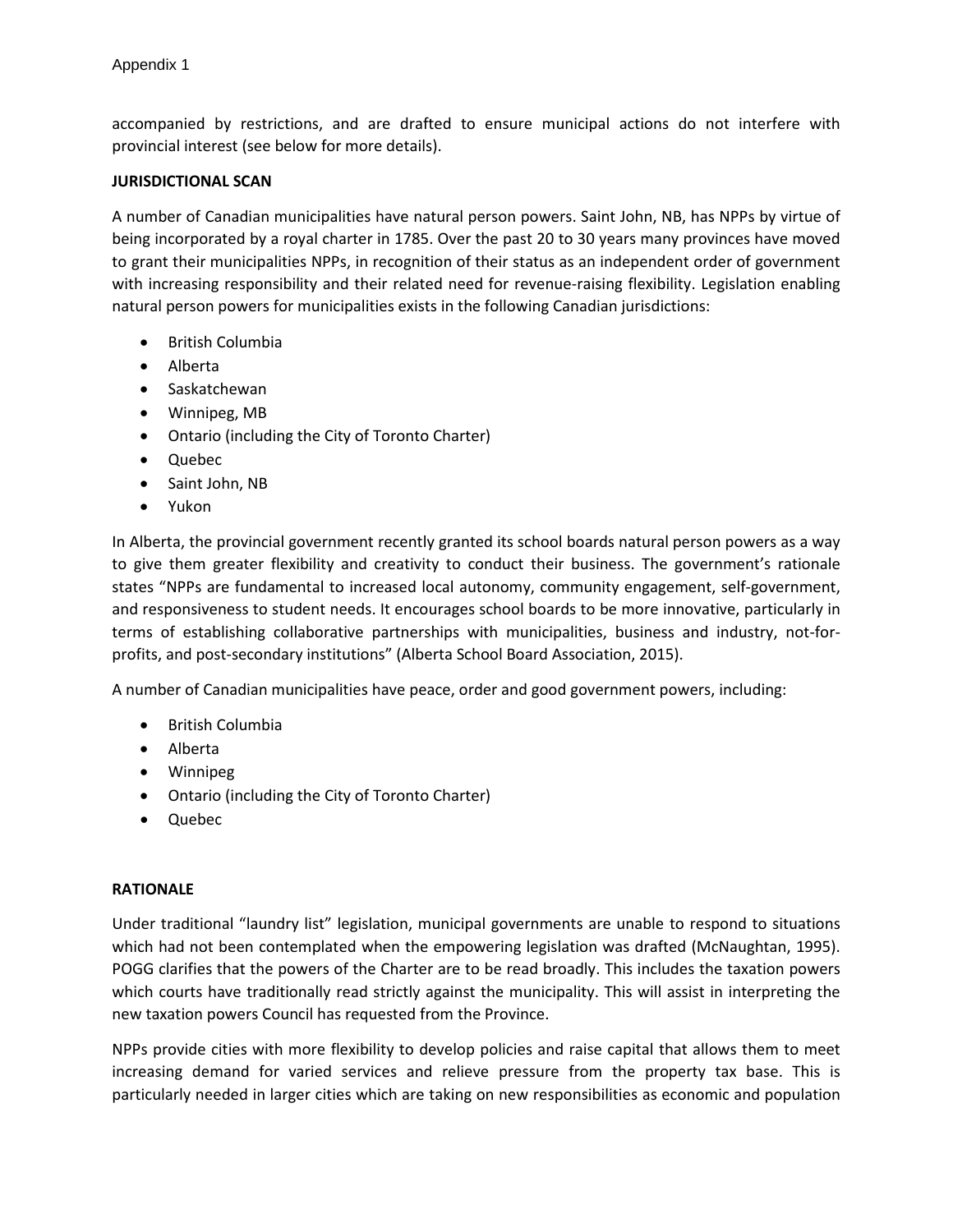hubs for their regions. HRM's recently approved Economic Strategy sets a number of population and economic goals that NPP would help achieve. By 2021 Halifax aims to increase the population to 470,000, the labour force to 271,000 and the GDP to \$22.5 billion. Achieving these objectives would be a net benefit not only to HRM but to the Province as a whole. However they also come with the cost of increased demand for services. Through NPPs, HRM is seeking the ability to provide more services to a growing population, by exploring new options for raising revenue.

NPPs present a number of economic and social development opportunities for municipalities by allowing them the flexibility to develop innovative approaches. Permissive legislation would encourage HRM to invest the time and resources in research to develop new tools, as well as their appropriateness, chance of success, and impact on other sectors and municipalities. There have been past occasions when HRM has wanted to pursue initiatives that increased transparency and encouraged local economic development, but has had to wait on legislative change to implement them. These include instances where HRM wished to go above and beyond the minimum policies and standards set in legislation, but was not able to because it did not have explicit permission in the HRM Charter. Some examples include:

- Solar City Legislative change was needed to allow HRM to modify its Local Improvement Charge (LIC) collection process so homeowners could finance the cost of a solar system over a period of up to 10 years. With NPPs, HRM would have had the authority to make changes to its own LIC program.
- Campaign finance reform The Municipal Elections Act sets out reporting requirements for campaign contributions. However HRM wished to develop additional rules around campaign financing such as spending limits, maximum contributions, and disclosure requirements. HRM was unable to develop any new campaign finance policies as the HRM Charter did not specifically give HRM this power. Under NPPs HRM would have been able to set its own policies and rules around campaign finance, above and beyond those outlined in the Municipal Elections Act.
- Compensation disclosure Council wished to disclose salaries of HRM employees above \$100,000, similar to the Provincial government. However there was no mechanism for it to do so because this power was not expressly stated in the HRM Charter. HRM therefore required legislative change to permit it to disclose the information. Similar to campaign finance, HRM would have been able to set its own policies around disclosure if it had natural person powers.
- Heritage incentives HRM is permitted to give tax credits for reinvestments in properties located in Heritage Conservation Districts. If HRM had NPPs, it could put in place similar programs anywhere in the municipality. It could also consider Tax Increment Equivalency Grant (TIEG)-style programs. Under TIEG agreements, the municipality negotiates an arrangement with a taxpayer to invest in a property, and the municipality shares the resulting incremental taxes from increased investment with the taxpayer.

In other cases, HRM has not received requisite enabling legislation for an initiative leading the municipality to find an alternate way to implement it that is less transparent:

• The earlier versions of the Halifax International Airport Authority (HIAA) tax agreement were done via a convoluted development grant agreement which involved HRM collecting the funds and then returning them to the airport.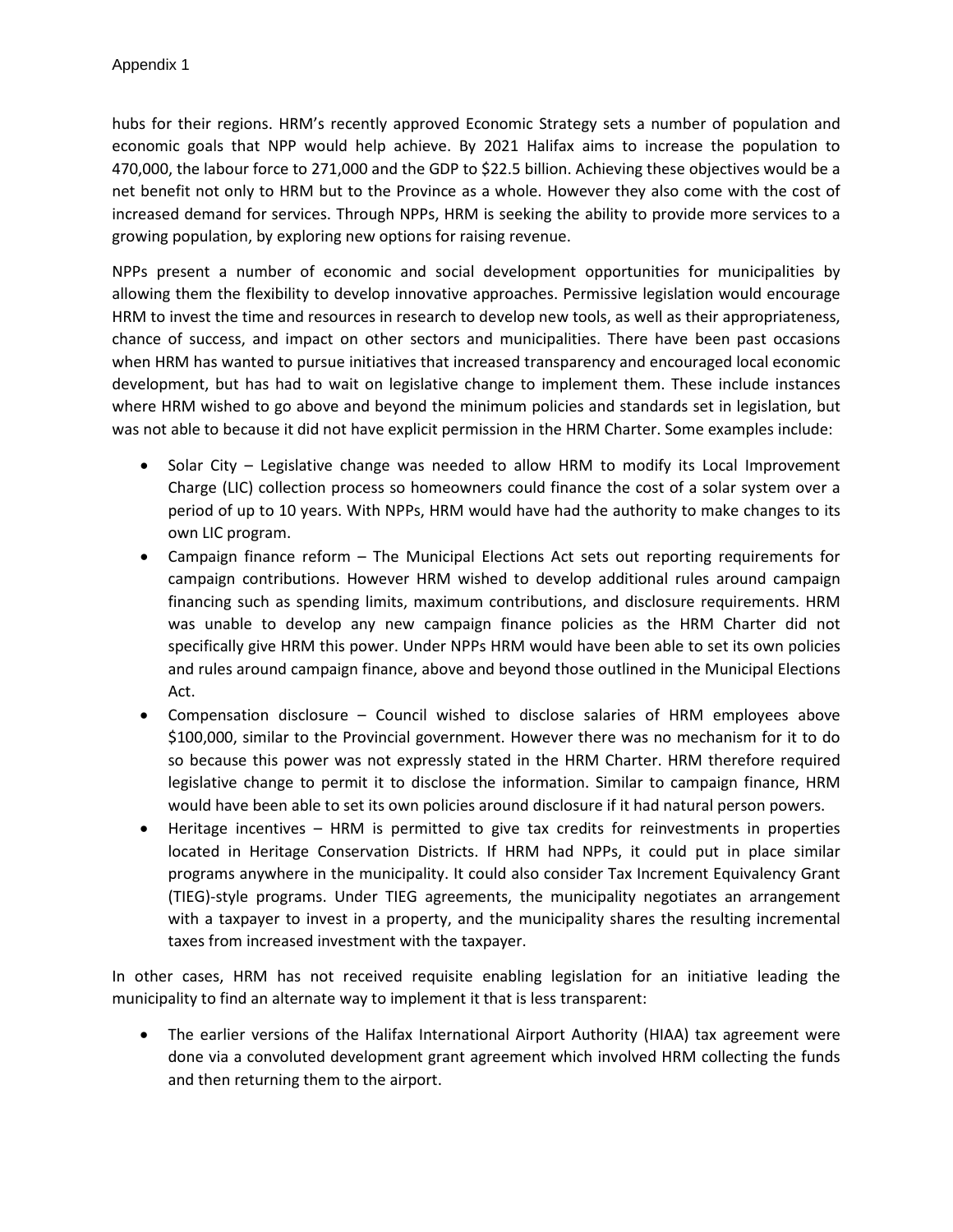- Convention Centre funding the existing formula is a work-around of tax increment financing. Tax increment financing (TIF) is a tool used commonly in the US and also in some Canadian cities to encourage redevelopment of blighted areas. The municipality issues a bond for a project designed to improve the area (eg, road paving, water/sewer infrastructure) and encourage businesses and properties to locate there. The taxes from those new properties are used to pay off the principal and interest of the bond.
- Tax relief to non-profit organizations currently Council can only provide a reduction to the residential tax rate, unless an organization is a charity and/or the services provided might otherwise be a responsibility of the Council. This leaves some non-profit organizations at a disadvantage. The HRM Grants Committee has considered new approaches to tax relief that are less onerous for non-profits; however, these approaches are constrained by current limitations in the Charter. With NPPs HRM could design more flexible relief programs to support nonprofits.

NPPs would allow HRM to proceed on innovative initiatives in a timely way. There are issues that HRM could explore in more detail, such as niche sector and business incubator growth, investment attraction in economically-depressed communities, and more effective support to social enterprises and nonprofits. The Halifax Partnership is also undertaking a review of legislation and economic development tools which will inform how NPPs could be used. Some potential uses that have been implemented in other jurisdictions include:

- Partnering agreements municipal governments can form an agreement with an external entity (eg, public authority, business or society), whereby the external entity provides a municipal service on behalf of the local government. The BC Community Charter policy paper suggests rec centres, theatres, and community/social services. The goal of these type of agreements is costeffectiveness, if it is cheaper for an external agency to deliver a service.
- Increased expenditure and borrowing opportunities currently HRM must receive Ministerial approval for any multi-year commitments over \$500,000 (*HRM Charter* s.111(5)). HRM also needs ministerial approval to borrow, regardless of the amount, and must submit a formal request for debt financing every six months to the Province. NPPs would remove these restrictions, increasing operational efficiencies by cutting down on the time needed to approve tenders and process expenses.
- Property management Ontario municipalities are able to act as mortgage lenders, leveraging their strong municipal credit ratings for property owners who may not otherwise qualify for funding. These mortgages are generally meant to encourage a public benefit such as extensive energy retrofits to homes or affordable home ownership.
- Establishing corporations several Ontario municipalities (Toronto, Hamilton, Ottawa, possibly others) have established Municipal Employee Credit Unions to provide financial services to employees and strengthen local investment to the community. These credit unions may also include other sectors such as health and education employees.
- Issuing or buying shares The City of Edmonton has established EPCOR, a utility that provides water, wastewater services and electricity to communities throughout Canada and the United States. It is wholly owned by the City of Edmonton and provides the municipality annual dividends (\$141 million in 2015).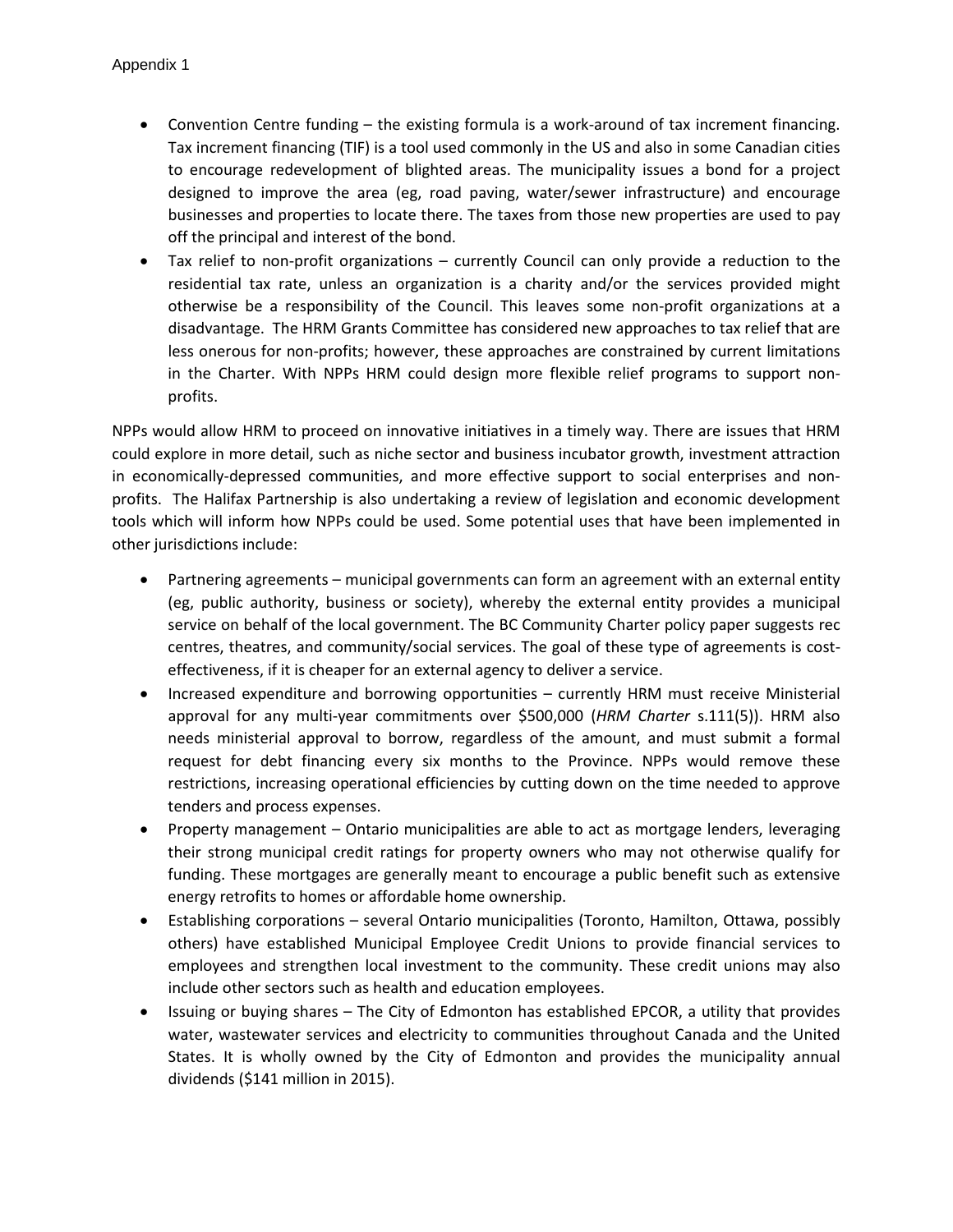It is true that NPPs would open Council up to an increased number of requests for support. HRM would have the responsibility to conduct evidence-based research, consultation and risk assessment before implementing any new tools. A 2013 paper from Alberta on its MGA Review also notes that NPPs can lead to actions unrelated to municipal purposes which are set out in its Act. This echoes Manderscheid (2005) whose paper on NPPs and municipalities recommends that municipal NPPs should be restricted solely to the municipality's business function.

# **RESTRICTIONS ON NPPs**

Municipal legislation with NPPs often includes restrictions around some types of actions. Common themes include direct financial support to business and borrowing powers. Most Acts also stipulate that provincial authority prevails in any instances where municipal and provincial authority conflict. Below are some examples of restrictions in Canadian city charters. HRM would likely wish to implement similar restrictions.

# Toronto

The City of Toronto Act lists the following restrictions on corporate and financial matters in section 13:

- 1. Impose any type of tax, including taxes under any Part of this Act.
- 2. Make a grant or loan.
- 3. Become a bankrupt under the Bankruptcy and Insolvency Act (Canada).
- 4. As an insolvent person, make an assignment for the general benefit of creditors under section 49 of the Bankruptcy and Insolvency Act (Canada) or make a proposal under section 50 of that Act.

Similarly, under Economic Development in section 82(2), the Act prohibits Toronto from granting assistance by:

- a) giving or lending any property of the City, including money;
- b) guaranteeing borrowing;
- c) leasing or selling any property of the City at below fair market value; or
- d) giving a total or partial exemption from any levy, charge or fee

### **Winnipeg**

The City of Winnipeg Charter has restrictions on corporate matters in section 213 "Control of Corporations". These prohibit Winnipeg from:

- a) incorporating a corporation or nominating or authorizing a person to act as an incorporator of a corporation;
- b) acquiring any interest in, or guaranteeing or exercising any power as a holder of, a security of a corporation; or
- c) indemnifying or guaranteeing the liability of another person.

Winnipeg also has limits regarding loans and loan guarantees in section 220(2): Council may not make a loan or guarantee the repayment of a loan if making the loan or guarantee will cause the city to exceed a limit prescribed under subsection (1).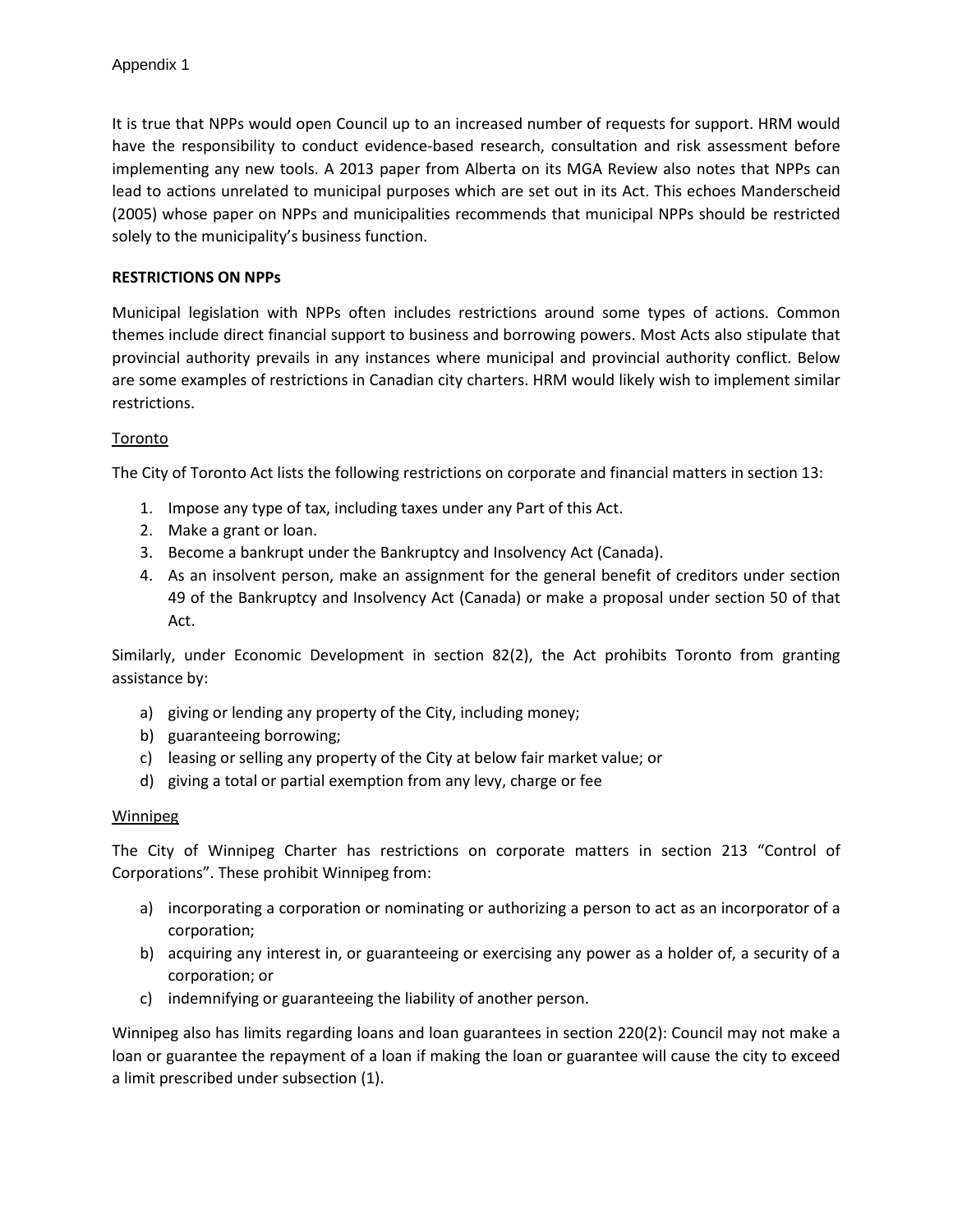# Alberta

The Alberta Municipal Government Act – sets out Limits on Municipal Powers in Part 3 Division 8. These 2 pages of exceptions include land disposal, mines & minerals, control of profit corporations, firearms, and forest & prairie protection.

# British Columbia

The Vancouver Charter in Sections 236 to 247 sets limits and regulations around borrowing power.

The BC Community Charter lists Restrictions on Providing Assistance in Part 3 Division 2:

s. 25: General prohibition against assistance to business and exceptions (acquiring heritage property, increasing public knowledge about community history)

Additional restrictions are found in Part 6 Division 3: Expenditures, Liabilities and Investments (s. 173 and 174 limits on expenditures and borrowing), and Part 6 Division 5 — Restrictions on Use of Municipal Funds (s. 190 Purposes for which borrowed money may be used).